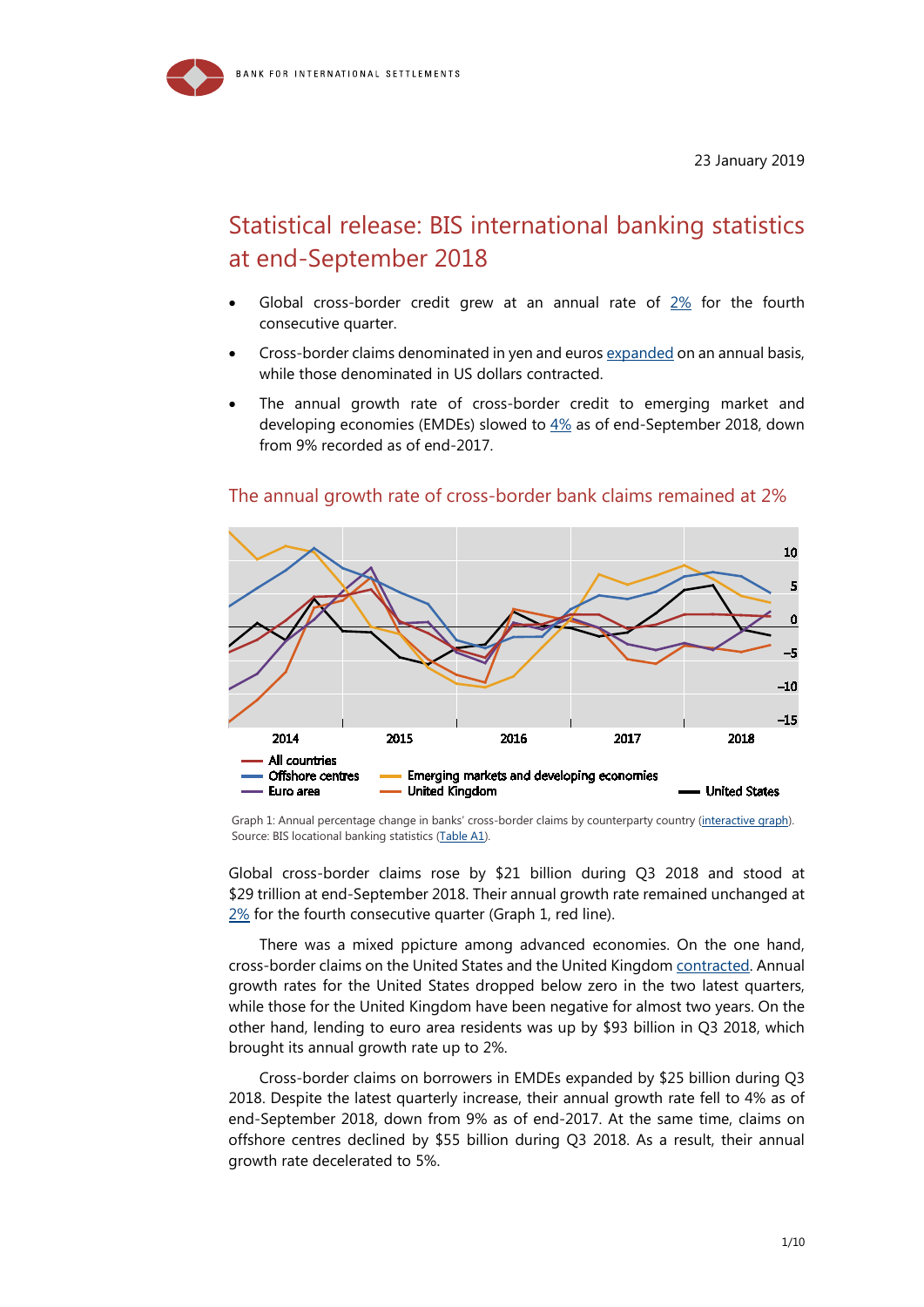### Cross-border lending diverged across major currencies



Graph 2: Annual percentage change in banks' cross-border claims by currency of denomination (interactive [graph\)](https://stats.bis.org/statx/srs/tseries/LBS_D_PUB/Q:G:C:A:USD:A:5J:A:5A:A:5J:N?t=A1&p=20183&m=G&x=L_DENOM.4.CL_CURRENCY_3POS.USD:EUR:JPY&o=w:20133.20183,s:line,t:Currency%20denomination).

Source: BIS locational banking statistics [\(Table A1\)](https://stats.bis.org/statx/srs/table/A1?c=&p=20183&m=G).

The latest quarter saw divergent patterns in cross-border lending across major currencies.

Claims denominated in yen continued to expand at a fast pace, recording an annual growth rate of  $10\%$  as of end-Q3 2018 (Graph 2, yellow line). This rapid expansion was mainly driven by increases in yen-denominated cross-border claims on the Cayman Islands and Japan (+\$16 and +\$15 billion during Q3 2018, respectively).

Following a sustained contraction in 2016–17, euro-denominated claims have rebounded since the beginning of 2018 (blue line). As a result, their annual growth rate has now returned to positive territory (2%). Roughly 40% of their latest annual increase is accounted for by intra-euro area cross-border claims.

By contrast, cross-border claims denominated in US dollars were down by 1% in the year to end-September 2018 (red line). The main drivers were annual contractions in lending to Japan (–12%), the United Kingdom (–8%) and the United States (–2%).



#### Lending to China drove the latest increase in claims on EMDEs

Graph 3: Adjusted changes in banks' cross-border claims on EMDE regions, USD billions [\(interactive graph\)](https://stats.bis.org/statx/srs/tseries/LBS_D_PUB/Q:F:C:A:TO1:A:5J:A:5A:A:4W:N?t=A1&p=20183&m=F&x=L_CP_COUNTRY.10.CL_BIS_IF_REF_AREA.CN:4W:4Y:3C:4U&o=w:20173.20183,s:stc,t:Counterparty%20country). Source: BIS locational banking statistics [\(Table A1\)](https://stats.bis.org/statx/srs/table/A1?c=&p=20183&m=F).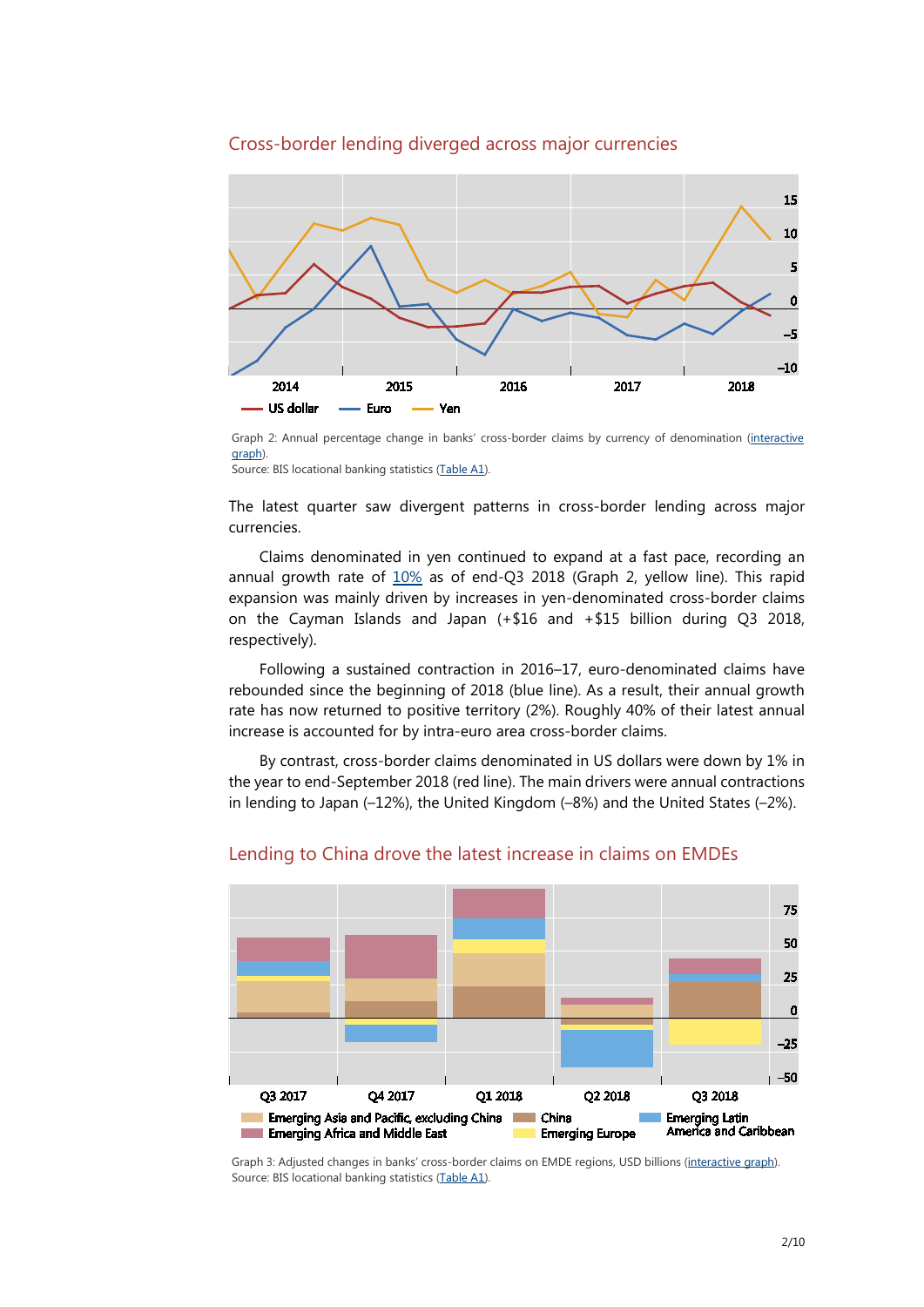The overall increase in cross-border credit to EMDEs in Q3 2018 was primarily driven by a [\\$27 billion](https://stats.bis.org/statx/srs/tseries/LBS_D_PUB/Q:F:C:A:TO1:A:5J:A:5A:A:4W:N?t=A1&p=20183&m=F&x=L_CP_COUNTRY.10.CL_BIS_IF_REF_AREA.CN:4W:4Y:3C:4U&o=w:20173.20183,s:stc,t:Counterparty%20country) expansion in claims on China. By contrast, claims on the rest of emerging Asia and the Pacific recorded a small quarterly decline (–\$1 billion). During the same period, cross-border lending to emerging Africa and the Middle East expanded by \$11 billion, which took its annual growth rate to 10% as of end-September 2018. Meanwhile, despite increasing by \$6 billion over the latest quarter, cross-border lending to Latin America and the Caribbean continued to contract on an annual basis (–3%).

In contrast to the other EMDE regions, emerging Europe saw a significant contraction in cross-border lending during Q3 2018, when claims on the region declined by \$18 billion. This brought their annual growth rate down to –3%.

The latest quarterly decline in cross-border lending to emerging Europe was primarily driven by a \$15 billion contraction in claims on Turkey. The annual growth rate of cross-border claims on the country fell sharply, from 3% as of end-June 2018 to  $-6\%$  as of end-September 2018. The decline was concentrated on the banking sector, which saw cross-border claims on it decrease by \$11 billion during the latest quarter, bringing its annual growth rate down to –9%.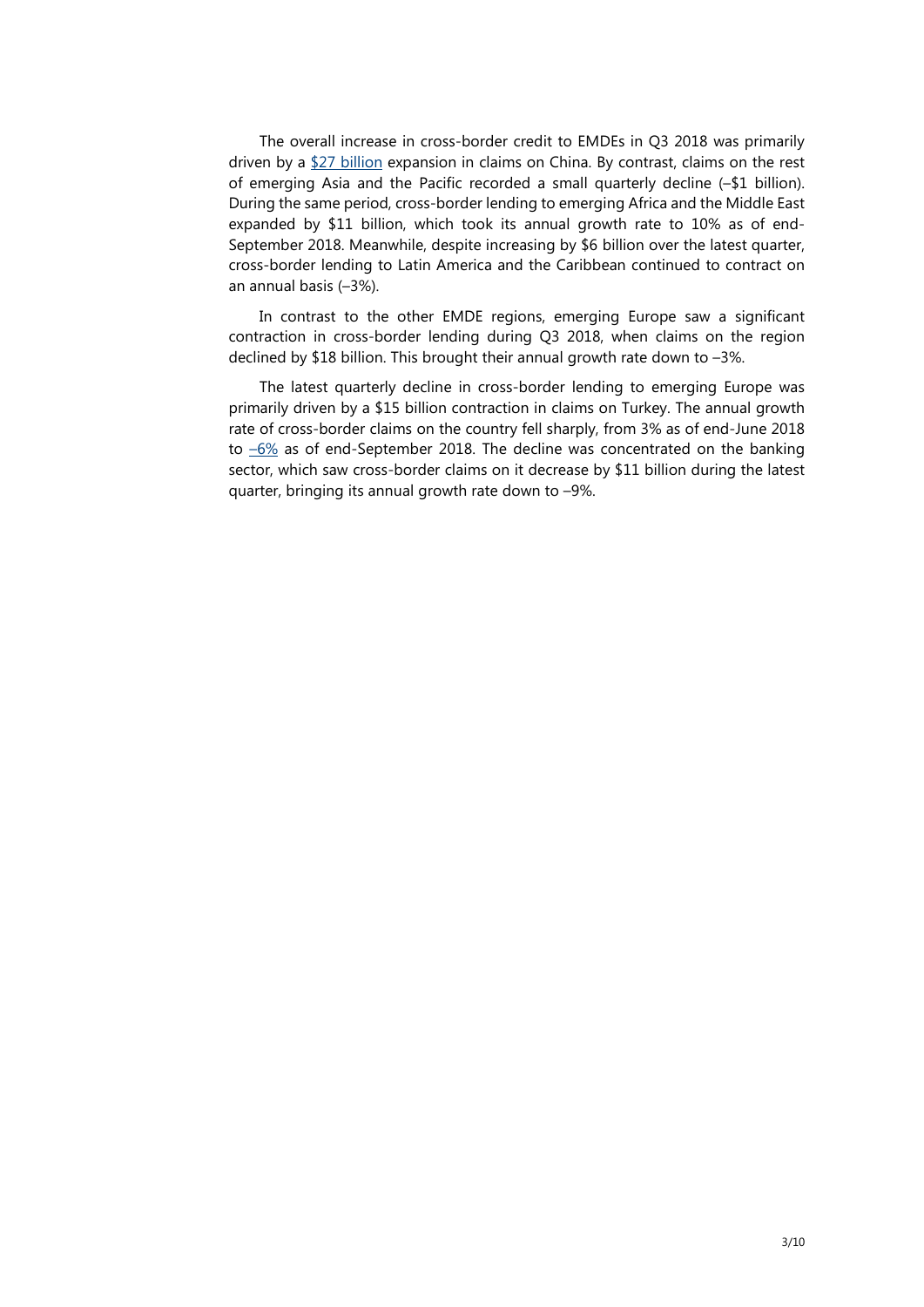## Annex A Locational banking statistics: charts



 $<sup>1</sup>$  At quarter-end. Amounts denominated in currencies other than the US dollar are converted to US dollars at the exchange rate prevailing</sup> on the reference date. 2 Quarterly changes in amounts outstanding, adjusted for the impact of exchange rate movements between quarterends and methodological breaks in the data. <sup>3</sup> Geometric mean of quarterly percentage adjusted changes. <sup>4</sup> Includes central banks and banks unallocated by subsector between intragroup and unrelated banks. <sup>5</sup> Other reported currencies, calculated as all currencies minus US dollar, euro, yen and unallocated currencies. The currency is known but reporting is incomplete.

Source: BIS locational banking statistics. Further information is available a[t www.bis.org/statistics/bankstats.htm.](https://www.bis.org/statistics/bankstats.htm)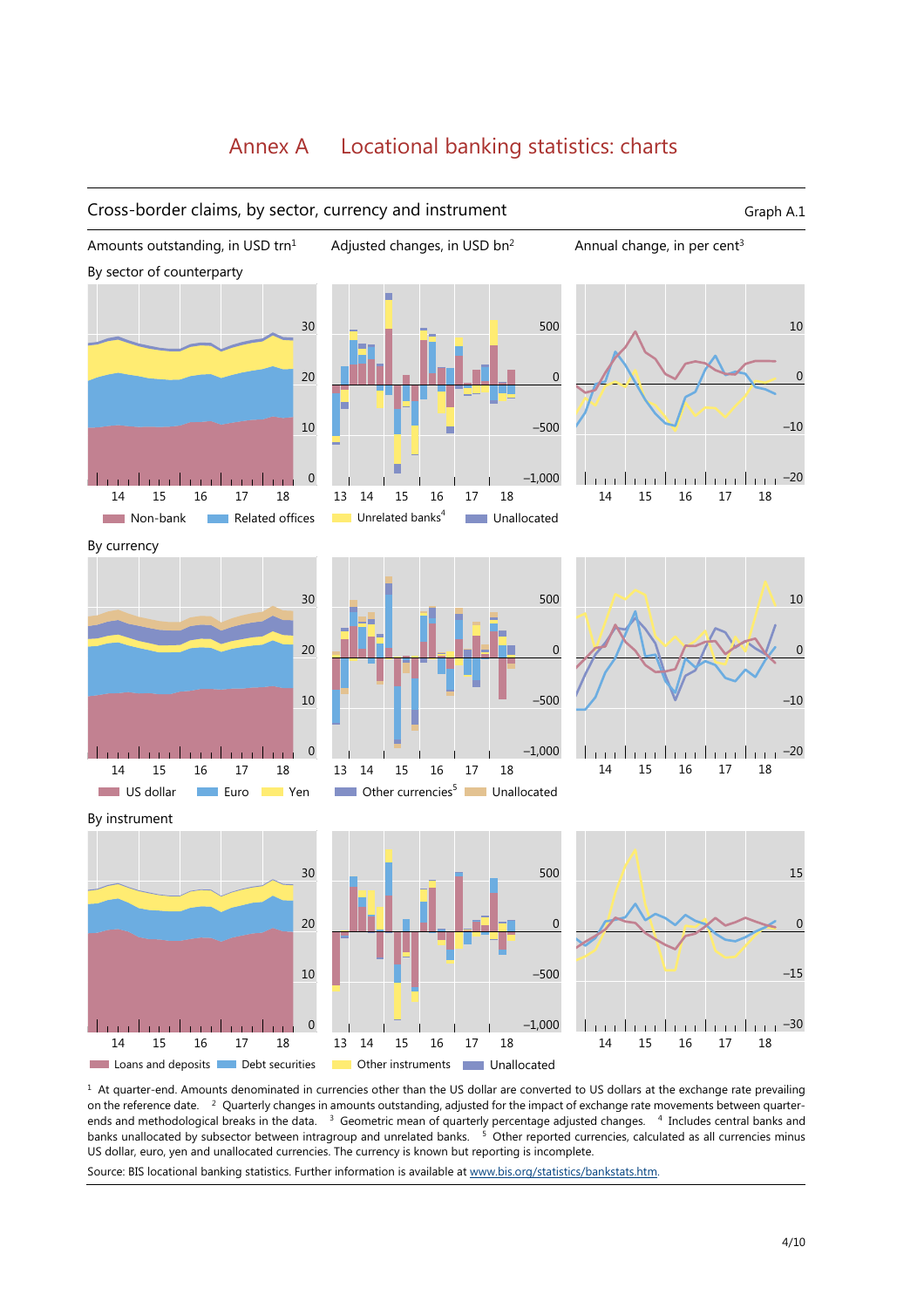

 $1$  At quarter-end. Amounts denominated in currencies other than the US dollar are converted to US dollars at the exchange rate prevailing on the reference date. <sup>2</sup> Quarterly changes in amounts outstanding, adjusted for the impact of exchange rate movements between quarterends and methodological breaks in the data. <sup>3</sup> Geometric mean of quarterly percentage adjusted changes.

Source: BIS locational banking statistics. Further information is available at [www.bis.org/statistics/bankstats.htm.](https://www.bis.org/statistics/bankstats.htm)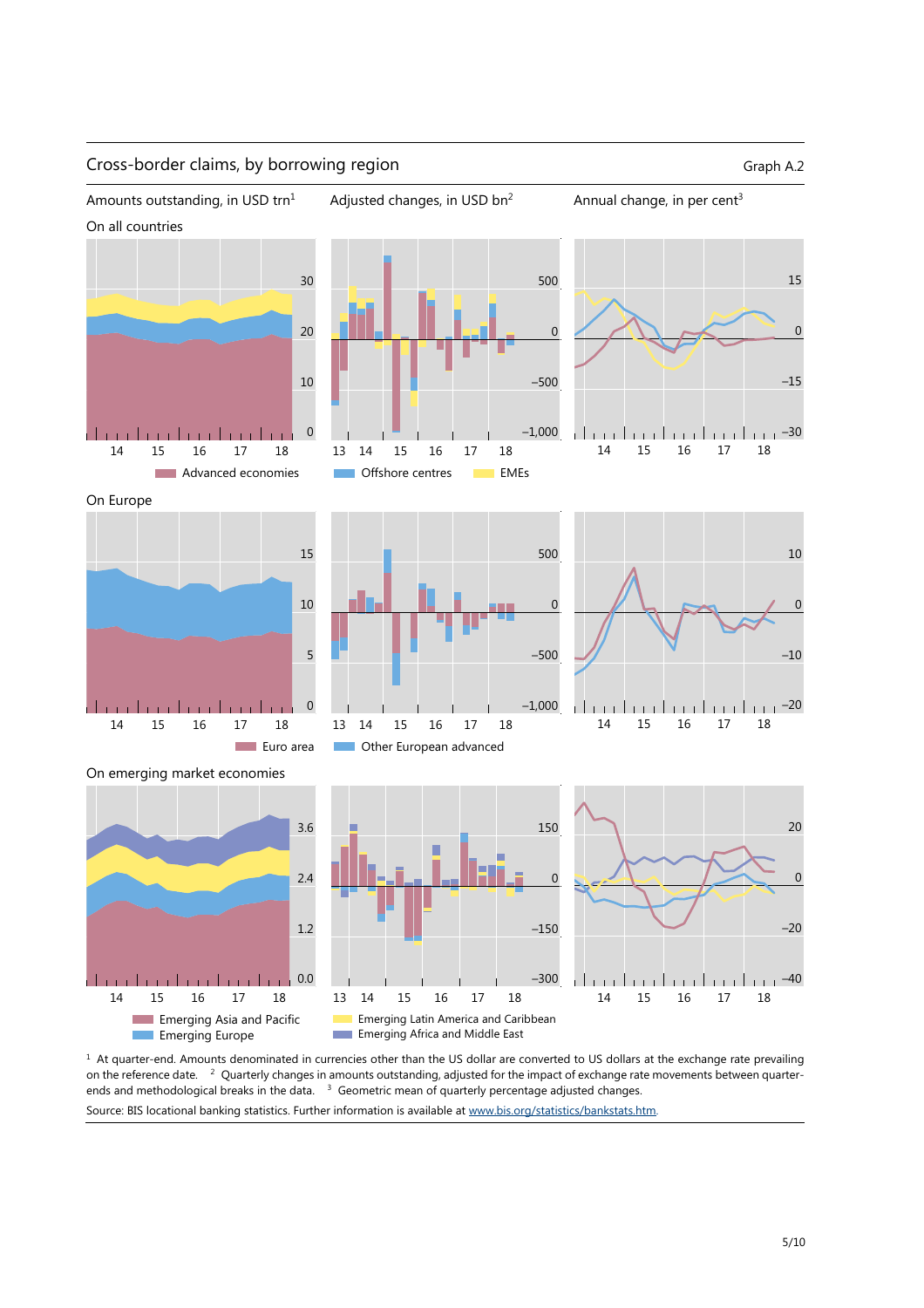

<sup>1</sup> At quarter-end. Amounts denominated in currencies other than the US dollar are converted to US dollars at the exchange rate prevailing on the reference date. <sup>2</sup> Quarterly changes in amounts outstanding, adjusted for the impact of exchange rate movements between quarterends and methodological breaks in the data. <sup>3</sup> Geometric mean of quarterly percentage adjusted changes. Source: BIS locational banking statistics. Further information is available a[t www.bis.org/statistics/bankstats.htm.](https://www.bis.org/statistics/bankstats.htm)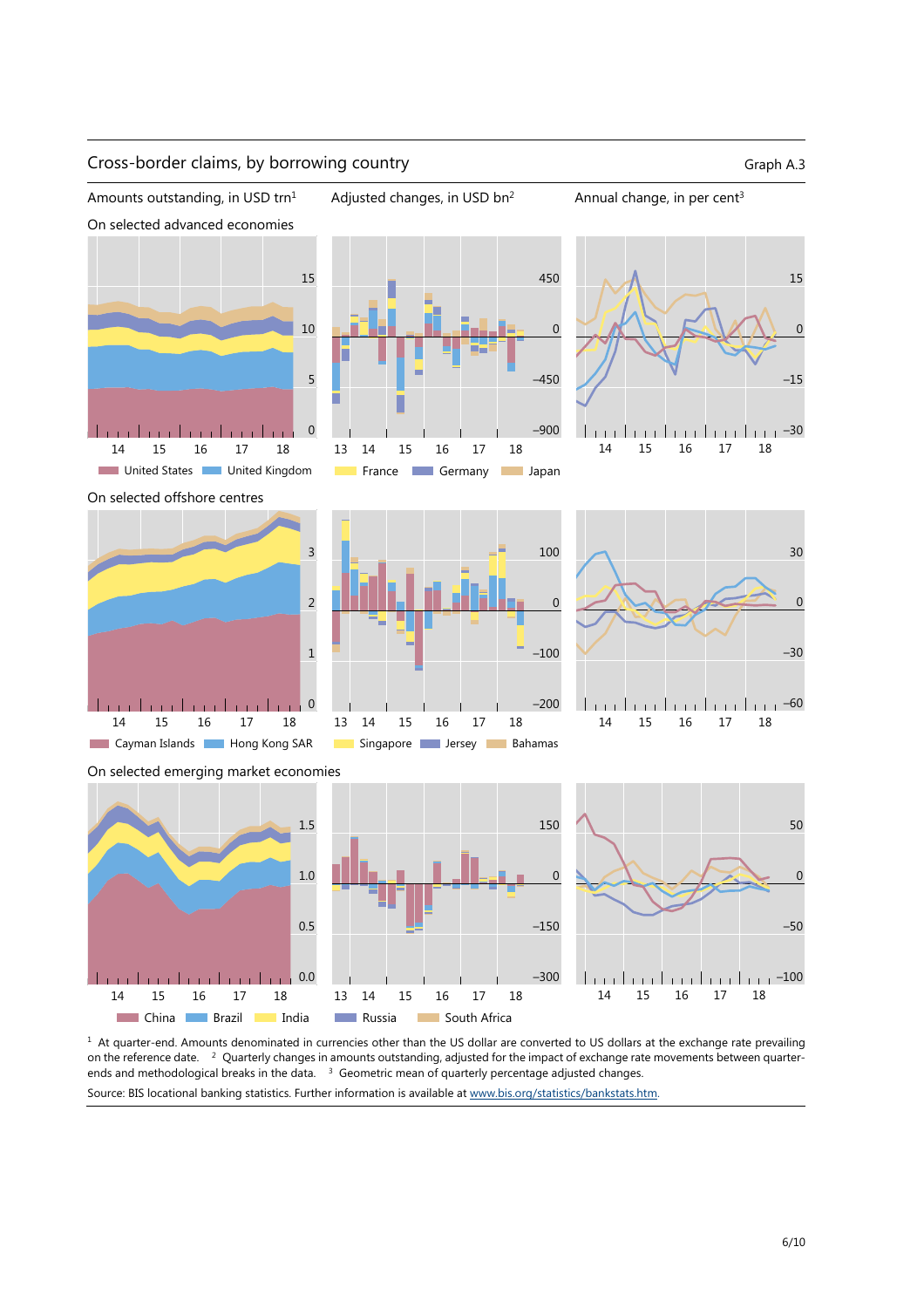

#### Cross-border claims, by nationality of reporting bank and currency of denomination Graph A.4

<sup>1</sup> At quarter-end. Amounts denominated in currencies other than the US dollar are converted to US dollars at the exchange rate prevailing on the reference date. <sup>2</sup> Quarterly changes in amounts outstanding, adjusted for the impact of exchange rate movements between quarterends and methodological breaks in the data. <sup>3</sup> Geometric mean of quarterly percentage adjusted changes.

Source: BIS locational banking statistics. Further information is available at [www.bis.org/statistics/bankstats.htm.](https://www.bis.org/statistics/bankstats.htm)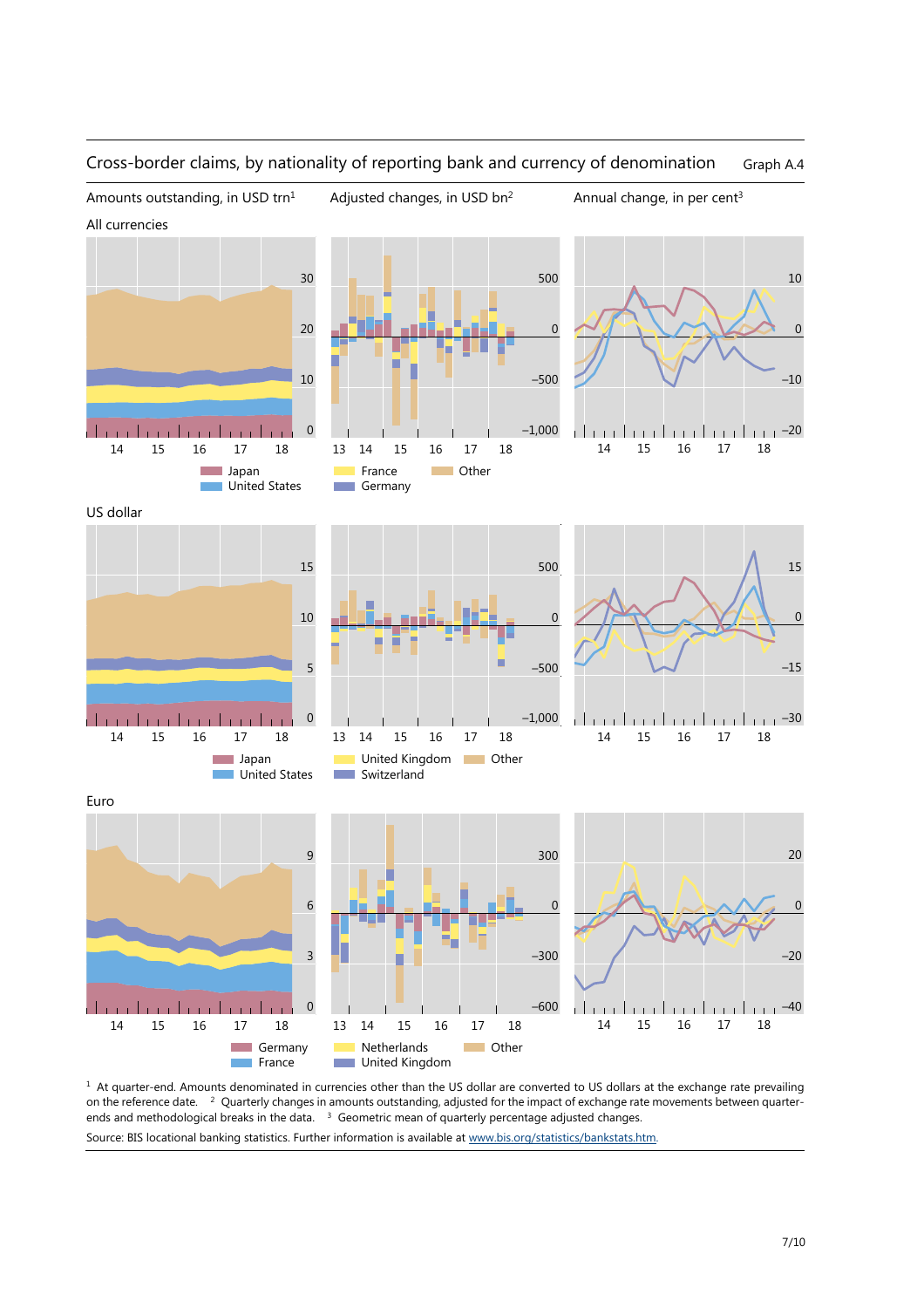

<sup>1</sup> At quarter-end. Amounts denominated in currencies other than the US dollar are converted to US dollars at the exchange rate prevailing on the reference date. <sup>2</sup> Quarterly changes in amounts outstanding, adjusted for the impact of exchange rate movements between quarterends and methodological breaks in the data. <sup>3</sup> Geometric mean of quarterly percentage adjusted changes. Source: BIS locational banking statistics. Further information is available a[t www.bis.org/statistics/bankstats.htm.](https://www.bis.org/statistics/bankstats.htm)

## Cross-border liabilities of reporting banks Graph A.5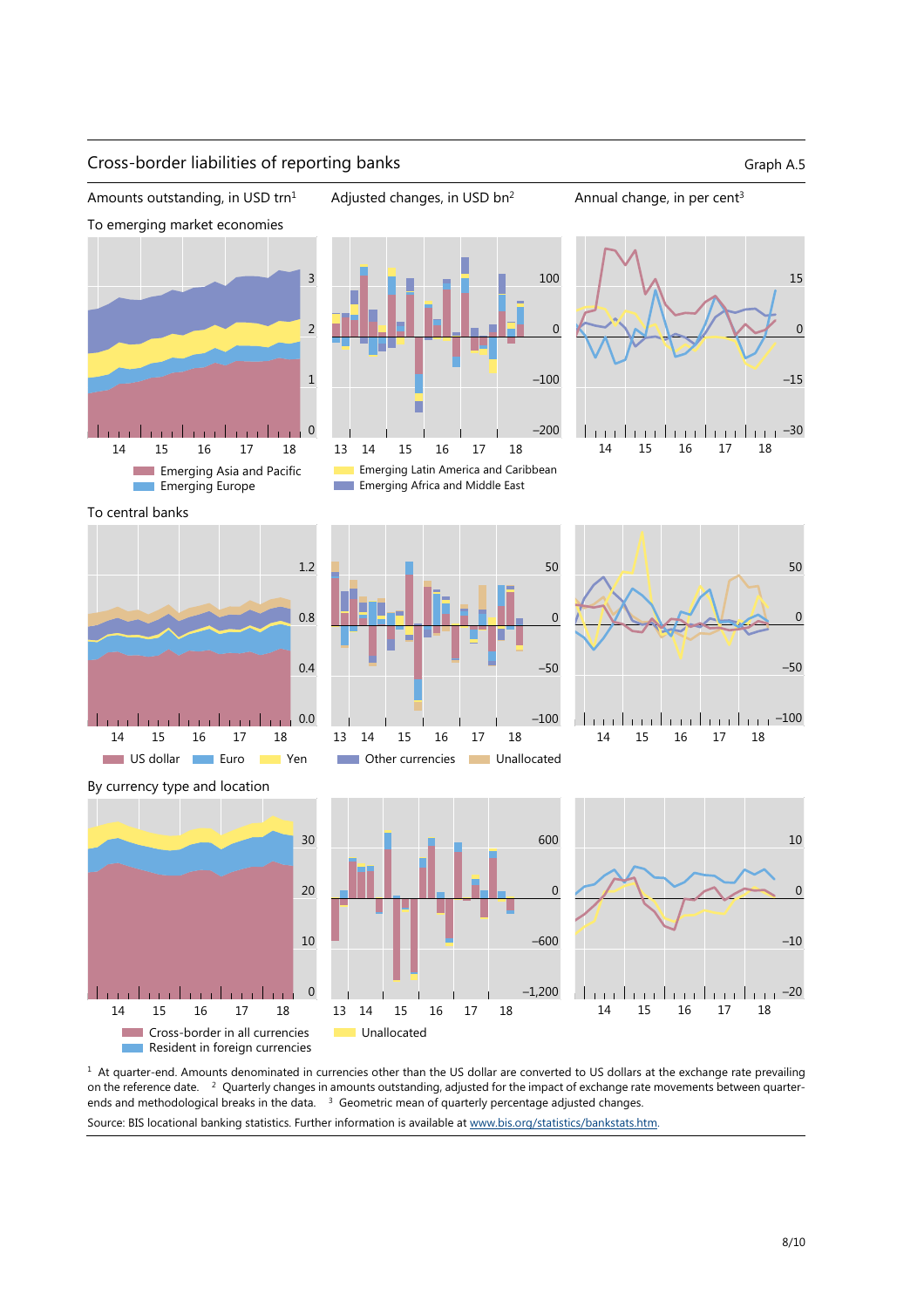## Annex B Consolidated banking statistics: charts



 $<sup>1</sup>$  Amounts outstanding at quarter-end. Amounts denominated in currencies other than the US dollar are converted to US dollars at the</sup> exchange rate prevailing on the reference date. <sup>2</sup> Excludes domestic claims, ie claims on residents of a bank's home country. <sup>3</sup> Foreign claims on an ultimate risk basis, by nationality of reporting bank. The banking systems shown are not necessarily the largest foreign bank creditors on each reference date. 4 As a percentage of international claims outstanding. 5 On an immediate counterparty basis. Includes the unconsolidated claims of banks headquartered outside but located inside CBS-reporting countries. <sup>6</sup> On an ultimate risk basis. Source: BIS consolidated banking statistics (CBS). Further information is available a[t www.bis.org/statistics/bankstats.htm.](https://www.bis.org/statistics/bankstats.htm)